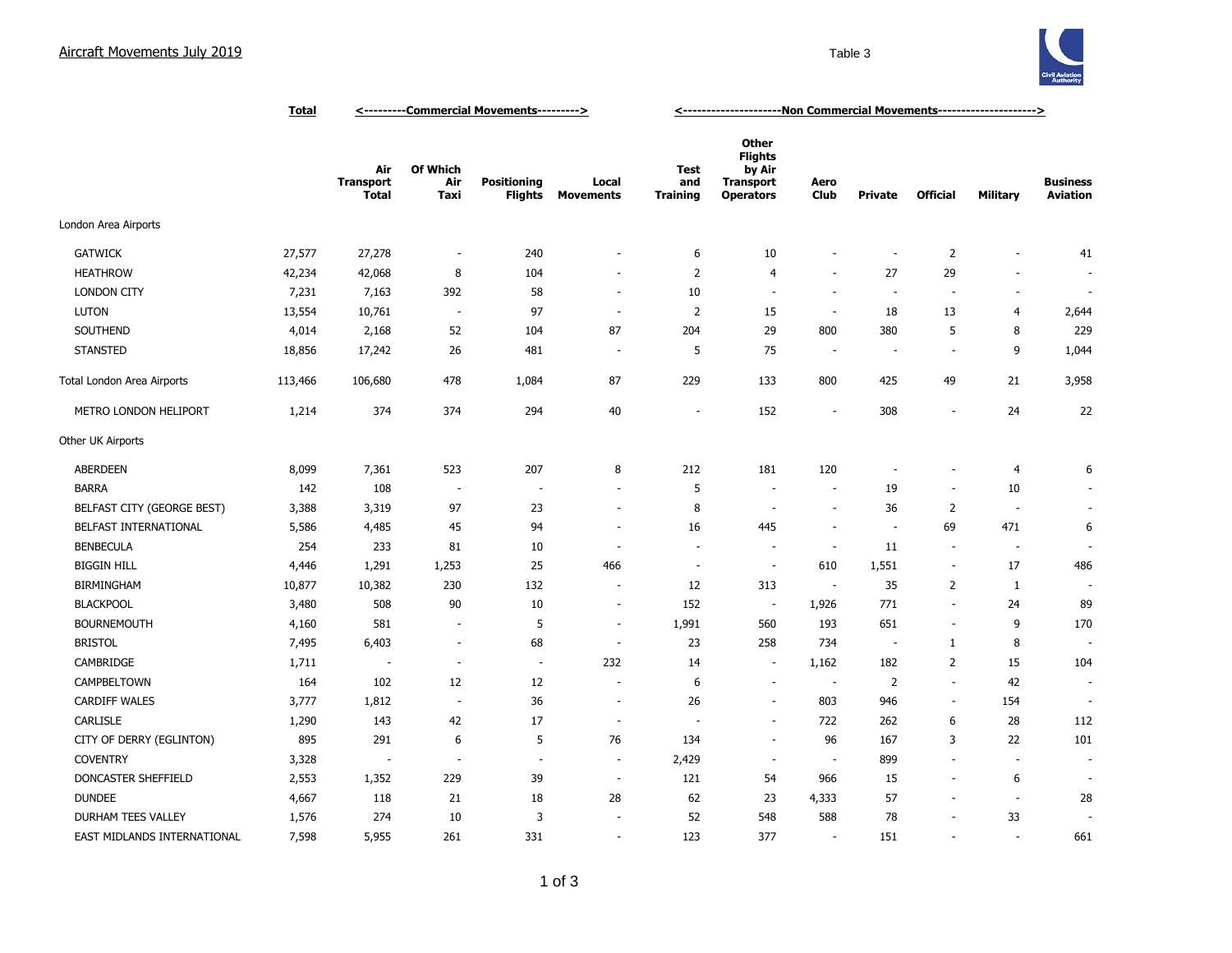## Aircraft Movements July 2019 **Table 3**



**Total <---------Commercial Movements---------> <---------------------Non Commercial Movements--------------------->**

|                            |        | Air<br><b>Transport</b><br><b>Total</b> | Of Which<br>Air<br>Taxi  | <b>Positioning</b><br><b>Flights</b> | Local<br><b>Movements</b> | Test<br>and<br><b>Training</b> | <b>Other</b><br><b>Flights</b><br>by Air<br><b>Transport</b><br><b>Operators</b> | Aero<br><b>Club</b>      | <b>Private</b>           | <b>Official</b>          | <b>Military</b>          | <b>Business</b><br><b>Aviation</b> |
|----------------------------|--------|-----------------------------------------|--------------------------|--------------------------------------|---------------------------|--------------------------------|----------------------------------------------------------------------------------|--------------------------|--------------------------|--------------------------|--------------------------|------------------------------------|
| Other UK Airports          |        |                                         |                          |                                      |                           |                                |                                                                                  |                          |                          |                          |                          |                                    |
| <b>EDINBURGH</b>           | 12,574 | 12,086                                  | 21                       | 157                                  | $\overline{\phantom{a}}$  | $\overline{2}$                 | 4                                                                                | $\overline{\phantom{a}}$ | 312                      | $\overline{2}$           | 11                       |                                    |
| <b>EXETER</b>              | 4,871  | 1,538                                   | $\overline{\phantom{a}}$ | 39                                   | 290                       | 380                            | 52                                                                               | 1,565                    | 728                      | $\overline{2}$           | 28                       | 249                                |
| <b>GLASGOW</b>             | 9,064  | 8,033                                   | 248                      | 158                                  | 3                         | 10                             | 298                                                                              | 515                      | $\overline{\phantom{a}}$ | ÷.                       | 9                        | 38                                 |
| <b>GLOUCESTERSHIRE</b>     | 8,055  | 29                                      | 29                       | 44                                   | 196                       | 884                            | 40                                                                               | 5,197                    | 1,418                    | $\overline{2}$           | 34                       | 211                                |
| <b>HAWARDEN</b>            | 1,942  | $\overline{\phantom{a}}$                | $\sim$                   | $\overline{\phantom{a}}$             | 143                       | 85                             | 154                                                                              | 855                      | 447                      | $\overline{\phantom{a}}$ | 118                      | 140                                |
| HUMBERSIDE                 | 1,705  | 734                                     | 21                       | 132                                  | 46                        | 542                            | 118                                                                              | $\overline{\phantom{a}}$ | 99                       | $\overline{\phantom{a}}$ | 20                       | 14                                 |
| <b>INVERNESS</b>           | 2,962  | 1,542                                   | 377                      | 173                                  | 46                        | 195                            | 8                                                                                | 758                      | 157                      | $\sim$                   | 1                        | 82                                 |
| <b>ISLAY</b>               | 336    | 214                                     | 27                       | 25                                   | $\overline{\phantom{a}}$  | $\overline{2}$                 | $\sim$                                                                           | ÷.                       | 93                       | $\overline{\phantom{a}}$ | $\overline{2}$           | $\overline{\phantom{a}}$           |
| ISLES OF SCILLY (ST.MARYS) | 1,744  | 1,495                                   | 12                       | 4                                    | $\overline{\phantom{a}}$  | $\overline{\phantom{a}}$       | $\overline{\phantom{a}}$                                                         | $\overline{\phantom{a}}$ | 208                      | 37                       | $\overline{\phantom{a}}$ | $\overline{\phantom{a}}$           |
| <b>KIRKWALL</b>            | 1,241  | 1,033                                   | 121                      | 77                                   | $\overline{2}$            | 10                             | 62                                                                               | $\overline{\phantom{a}}$ | 57                       | $\overline{\phantom{a}}$ | $\overline{\phantom{a}}$ | $\overline{\phantom{a}}$           |
| LANDS END (ST JUST)        | 1,435  | 1,110                                   | 37                       | 13                                   | 13                        | 53                             | $\overline{\phantom{a}}$                                                         | 6                        | 222                      | 2                        | 16                       | $\blacksquare$                     |
| <b>LEEDS BRADFORD</b>      | 4,001  | 3,476                                   | 114                      | 211                                  | $\overline{\phantom{a}}$  | 108                            | 6                                                                                | $\overline{\phantom{a}}$ | 173                      | $\overline{\phantom{a}}$ | 27                       | $\overline{\phantom{a}}$           |
| LERWICK (TINGWALL)         | 119    | 88                                      | 18                       | 15                                   | ÷.                        | $\sim$                         | $\sim$                                                                           | ÷                        | 16                       | $\sim$                   | ÷.                       | $\sim$                             |
| LIVERPOOL (JOHN LENNON)    | 5,444  | 3,352                                   | 42                       | 67                                   | ÷,                        | $\overline{4}$                 | 2                                                                                | 1,690                    | 160                      | $\sim$                   | 27                       | 142                                |
| <b>LYDD</b>                | 2,750  | 22                                      | 18                       | 30                                   | $\overline{\phantom{a}}$  | 20                             | $\overline{\phantom{a}}$                                                         | 1,269                    | 1,255                    | 135                      | 18                       | 1                                  |
| <b>MANCHESTER</b>          | 20,361 | 19,547                                  | $\overline{\phantom{a}}$ | 321                                  | $\overline{a}$            | 12                             | $\overline{\phantom{a}}$                                                         | $\overline{\phantom{a}}$ | $\overline{\phantom{a}}$ | $\overline{\phantom{a}}$ | $\overline{4}$           | 477                                |
| <b>NEWCASTLE</b>           | 5,201  | 4,150                                   | 5                        | 62                                   | 16                        | $\sim$                         | 2                                                                                | $\overline{\phantom{a}}$ | 570                      | 237                      | 154                      | 10                                 |
| <b>NEWQUAY</b>             | 5,476  | 1,428                                   | 389                      | 63                                   | $\sim$                    | 1,558                          | 39                                                                               | $\overline{\phantom{a}}$ | 1,204                    | $\overline{\phantom{a}}$ | 1,132                    | 52                                 |
| <b>NORWICH</b>             | 3,409  | 1,868                                   | 1                        | 346                                  | 383                       | 77                             | 21                                                                               | 289                      | 419                      | $\overline{\phantom{a}}$ | 6                        | ÷                                  |
| OXFORD (KIDLINGTON)        | 5,345  | 17                                      | 17                       | 375                                  | $\overline{7}$            | 3,536                          | 5                                                                                | $\overline{\phantom{a}}$ | 1,089                    | ÷.                       | 8                        | 308                                |
| <b>PRESTWICK</b>           | 2,199  | 529                                     | 1                        | 25                                   | $\sim$                    | 420                            | $\overline{\phantom{a}}$                                                         | 799                      | 167                      | $\overline{\phantom{a}}$ | 259                      | $\overline{\phantom{a}}$           |
| <b>SCATSTA</b>             | 438    | 421                                     | $\overline{\phantom{a}}$ | 13                                   | $\overline{\phantom{a}}$  | $\overline{2}$                 | 2                                                                                | $\overline{\phantom{a}}$ | $\overline{\phantom{a}}$ | $\overline{\phantom{a}}$ | $\overline{\phantom{a}}$ | $\overline{\phantom{a}}$           |
| SHOREHAM                   | 4,790  | 51                                      | 51                       | 31                                   | 93                        | 13                             | 36                                                                               | 3,231                    | 1,273                    | $\sim$                   | 24                       | 38                                 |
| SOUTHAMPTON                | 3,514  | 2,999                                   | 11                       | 174                                  | 3                         | 1                              | 33                                                                               | $\sim$                   | $\sim$                   | $\sim$                   | 2                        | 302                                |
| <b>STORNOWAY</b>           | 808    | 645                                     | 161                      | 24                                   | 24                        | 70                             | $\sim$                                                                           | $\overline{\phantom{a}}$ | 37                       | $\overline{\phantom{a}}$ | 8                        | $\overline{\phantom{a}}$           |
| <b>SUMBURGH</b>            | 1,537  | 1,196                                   | 106                      | 69                                   | 29                        | 46                             | 186                                                                              | $\overline{\phantom{a}}$ | 5                        | $\sim$                   | 6                        | $\overline{\phantom{a}}$           |
| <b>SWANSEA</b>             | 1,008  | $\overline{\phantom{a}}$                | $\overline{\phantom{a}}$ | $\overline{\phantom{a}}$             | $\overline{\phantom{a}}$  | $\overline{\phantom{a}}$       | $\overline{\phantom{a}}$                                                         | 773                      | 225                      | $\sim$                   | 10                       | $\overline{\phantom{a}}$           |
| <b>TIREE</b>               | 157    | 140                                     | 6                        |                                      | ÷                         | ÷,                             | $\sim$                                                                           | $\overline{\phantom{a}}$ | 17                       |                          |                          | $\overline{\phantom{a}}$           |
| WICK JOHN O GROATS         | 409    | 122                                     | 21                       | 73                                   | ٠                         | 44                             | 32                                                                               | $\overline{\phantom{a}}$ | 132                      | $\overline{\phantom{a}}$ | 6                        | $\overline{\phantom{a}}$           |